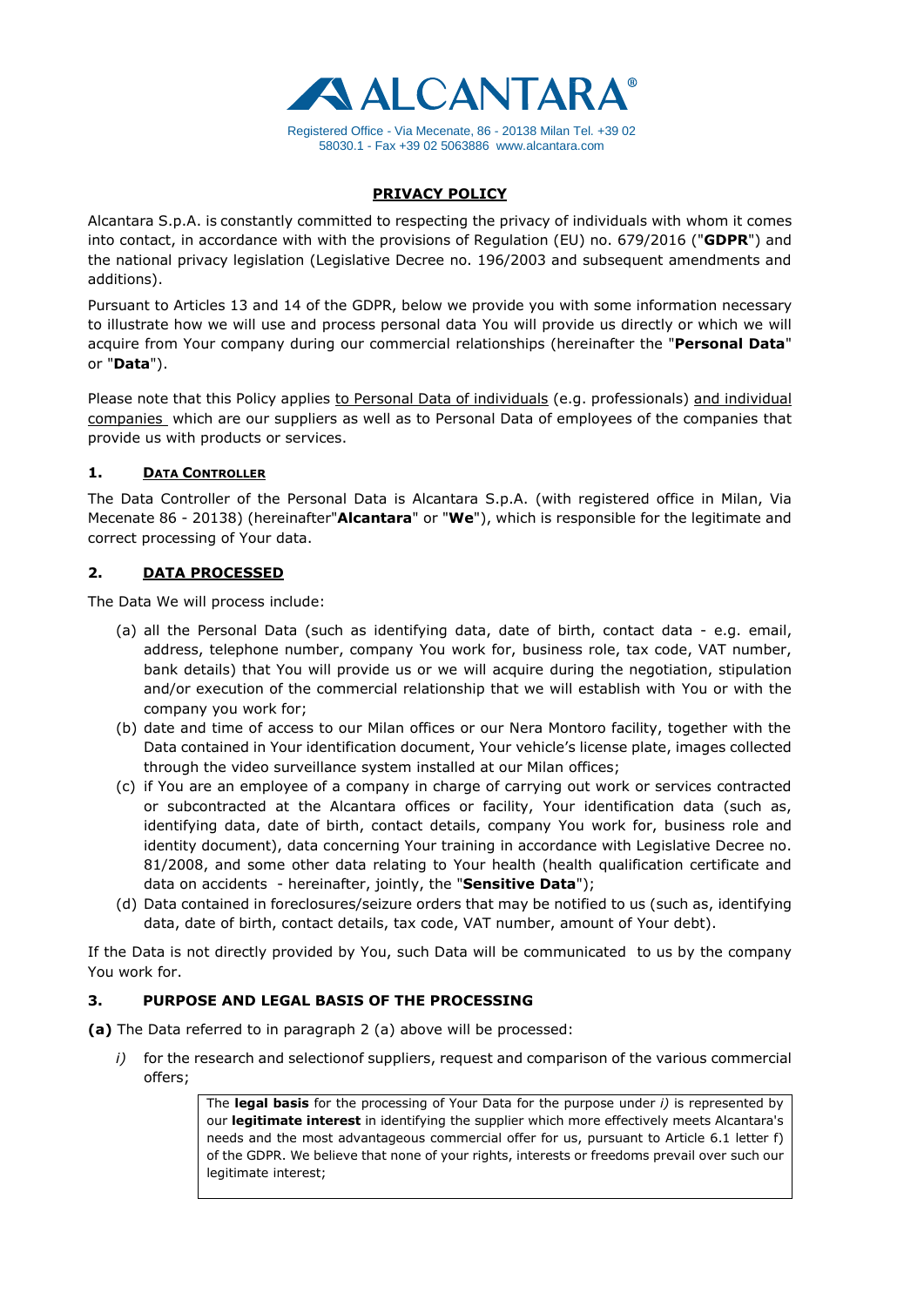

*ii)* for the full and proper execution of the commercial relationship established with You or with the company You work for, for example, to create and manage the supplier details in our management system, to issue purchase orders, verify orders confirmations and to make payments for the supplies;

> The **legal basis** for the processing of Your Data for the purpose under *ii)* is represented by the need to **give execution to the commercial relationship** between us, or between Alcantara and the company You work for, pursuant Article 6.1 letter b) of the GDPR.

*iii*) to comply with Alcantara's legal obligations under civil, tax and accounting rules (including, the obligation to keep accounting records and draw up Your CUD - Consolidated Employee Certification, where applicable).

> The **legal basis** for the processing of Your Data for the purpose under *iii)* is represented by the need to **comply with a legal obligation** to which the Data Controller is subject, pursuant Article 6.1 letter c) of the GDPR.

**(b)** The Personal Data referred to in paragraph 2 (b) above, including Your images acquired through the video surveillance system installed at our Milan office, will be processed to allow You to access to our Milan offices or to our Nera Montoro facility, as well as to carry out access monitoring and to comply with the need to protect company assets.

> The **legal basis** for the processing of Your Data for the purpose set out in paragraph **(b)** is represented by our **legitimate interest** in protecting the company assets and ensuring a high level of security within Alcantara workplaces pursuant Article 6.1 letter f) of the GDPR. We believe that none of your rights, interests or freedoms prevail over such our legitimate interest;

**(c)** The Personal Data mentioned in paragraph 2 (c) above, including Sensitive Data, will be processed by us in order to verify Your compliance with health and safety in the workplace rules in accordance with the applicable legislation (Legislative Decree no. 81/2008) and, consequently, to admit You within Alcantara's workplaces.

> The legal basis for the processing of Your Data for the purpose set out in paragraph **(c)** is the need **comply with a legal obligation** to which the Data Controller is subject, pursuant Article 6.1 letter c) of the GDPR, and with reference to Sensitive Data, the need to comply with legal obligation in relation to employment law and social security, pursuant to Article 9.2 letter b) of the GDPR.

**(d)** Your Data referred to in paragraph 2 (d) above will be processed to execute any foreclosures/seizure orders which have been notified to us.

> The **legal basis** for the processing of Your Data for the purpose set out in paragraph **(d)** is represented by the need to **comply with a legal obligation** to which the Data Controller is subject, pursuant to Article 6.1 letter c) of the GDPR, in order to implement judicial measures.

**(e)** Your Data will be processed for the following additional purposes:

*i*) for the purposes of either Your or Your company's qualifications in accordance with the policies (including group policies) and with the Alcantara's management systems;

> The **legal basis** for the processing of Your Data for the purpose under *i)* is represented by our **legitimate interest** in qualifying suppliers for safety and quality requirements pursuant Article 6.1 letter f) of the GDPR. We believe that none of your rights, interests or freedoms prevail over such our legitimate interest;

*ii)* to allow You to use our company canteen service during Your visits at our offices;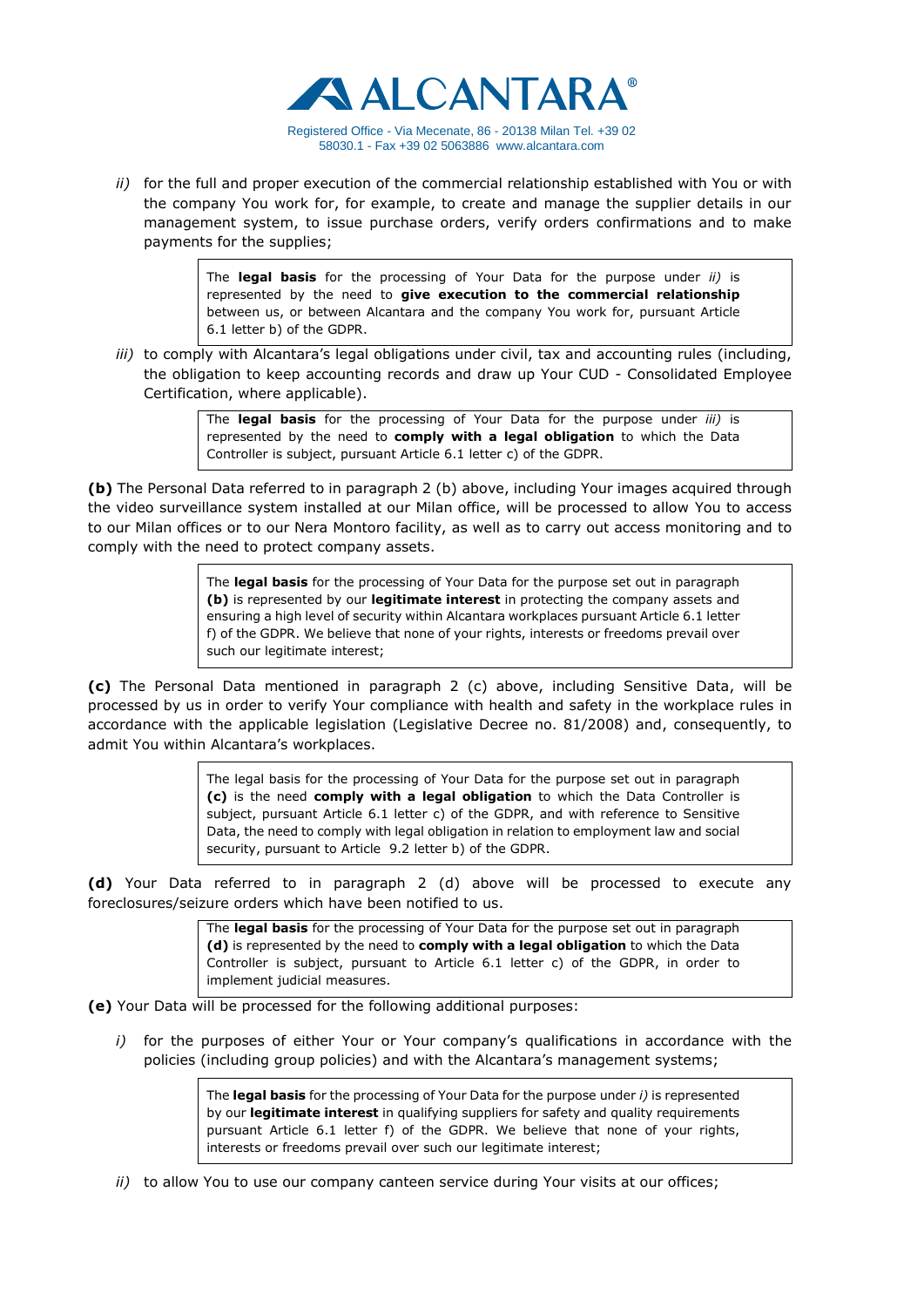

Registered Office - Via Mecenate, 86 - 20138 Milan Tel. +39 02 58030.1 - Fax +39 02 506388[6 www.alcantara.com](http://www.alcantara.com/)

The **legal basis** for the processing of Your Data for the purpose under *ii)* is represented by our **legitimate interest** in ensuring the provision of the canteen service to You (pursuant Article 6.1, letter f) of the GDPR), which we believe is not overridden by any of your rights, interests or fundamental freedoms.

*iii)* to ascertain, exercise or defend our rights in court, and to receive tax, legal or notary assistance.

> The **legal basis** for the processing of Your Data for the purpose under *iii)* is represented by our **legitimate interest** in exercising or defending our rights in court (pursuant Article 6.1 letter f) of the GDPR), which we believe is not overridden by any of Your rights, interests or fundamental freedoms.

### **4. DATA RECIPIENTS - DATA TRANSFER TO THIRD-PARTY COUNTRIES/INTERNATIONAL ORGANISATIONS**

#### a) CIRCULATION OF PERSONAL DATA

As part of the data processing for the purposes referred to in paragraph 3 above, Your Personal Data may be disclosed or otherwise made accessible to third parties belonging to the following categories:

- IT management/maintenance service providers of corporate information systems where the Data will be stored, including system administrators;
- providers of document distribution, archiving and electronic substitution storage services;
- auditing firm and Alcantara Supervisory Body;
- legal, tax and notary advisors;
- suppliers of logistics, warehousing and cargo handling services;
- transport companies (shippers, carriers);
- museums, facilities hosting Alcantara's exhibitions;
- travel agencies;
- press offices;
- companies providing porterage service and services for guarding;
- companies responsible for security and video surveillance services;
- in case of emergency, Public Safety Authority;
- companies that provide the company canteen service.

Where necessary, we will appoint our third party as our Processors pursuant Article 28 of the GDPR.

Upon request addressed to us using the contact details specified in paragraph 7 below, we will inform You of the third parties to which Your Data have been disclosed.

Within our company organisation, Your Data will be disclosed and processed by the employees belonging to General Services, Corporate & Communication, Purchasing, Health, Safety and Environment, Finance & Control, Global Supply Chain, Research and Development and IT. We will duly authorise and instruct these parties with regard to the processing pursuant to Article 29 of the GDPR.

#### b) TRANSFER OF PERSONAL DATA ABROAD

In case you are a contact person for important projects (which directly involve You or the company You work for), Your Data may be transferred by us to **Toray Industries, Inc.** and to **Toray International, Inc** which are part of the Toray group (Alcantara majority shareholder) with registered office in Japan, for the purpose set out in paragraph 3 (e)(i). We inform You that any Data transfer to the abovementioned companies will be carried out in compliance with the standard contractual clauses approved by the European Commission (the standard contractual clauses contained in "Set II" of the annex to the EU Commission Decision no. 2004/915/EC, available at the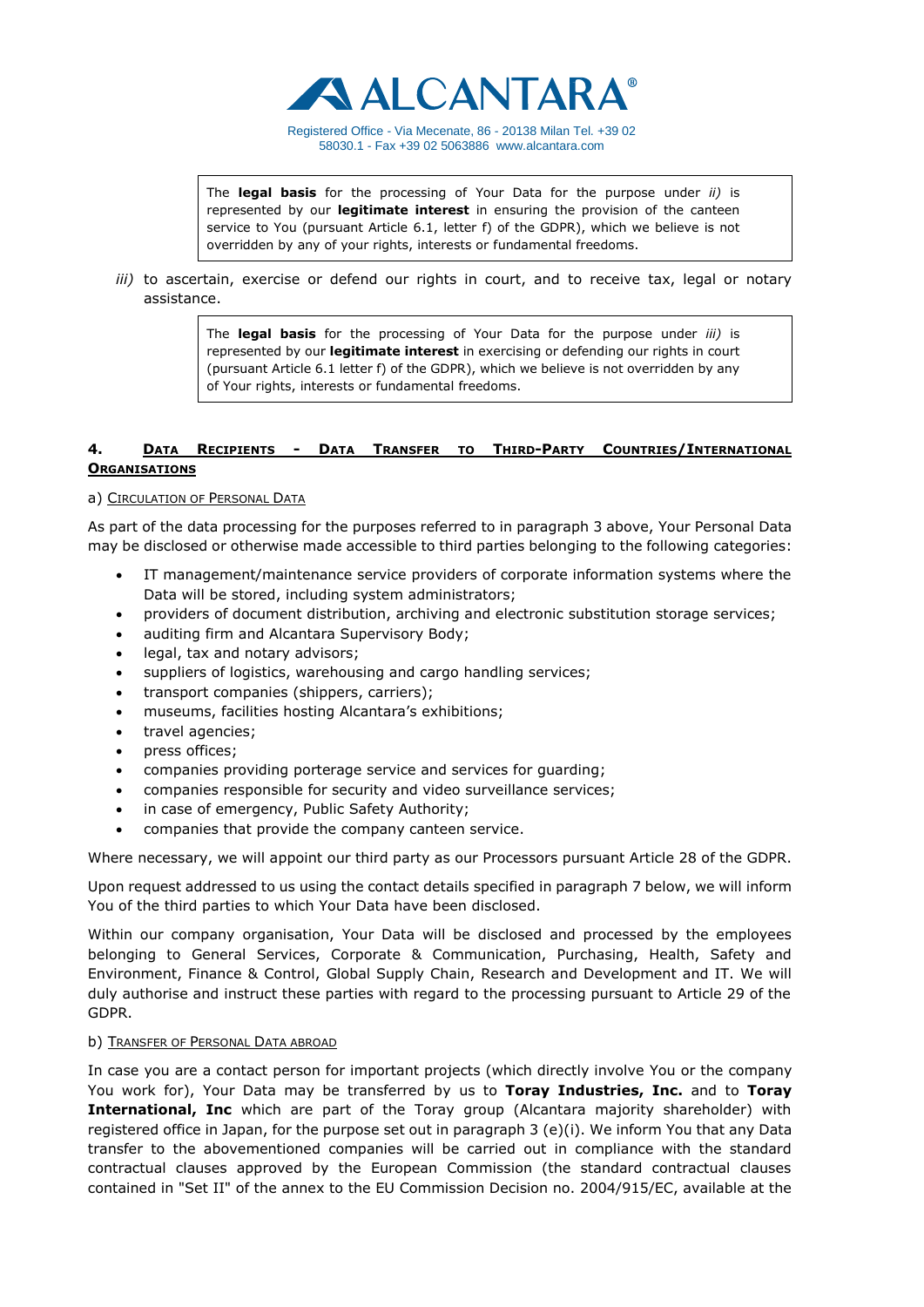

following link: http://www.garanteprivacy.it/home/provvedimenti-normativa/normativa/normativacomunitaria-e-intenazionale/trasferimento-dei-dati-verso-paesi-terzi).

Furthermore, We inform You that in the event in which Your services or Your activities shall be performed outside of the European Economic Area (for example, in the case that You work or cooperate with Alcantara in the organization of an exhibition in a non-EEA country), Your Data may be disclosed to individuals and/or to local companies, involved in various ways in the organization of such exhibition and, consequently, be transferred to countries which do not ensure an adequate level of protection. In this case, without prejudice to the fact that the transfer of Your Data to these countries will be limited to the Data strictly necessary to execute the contractual relationship between us or between Alcantara and the company You work for, such Data will be transferred in accordance with Article 49.1 letter b) of the GDPR as necessary for the execution of a contract..

## **5. DATA RETENTION PERIOD**

**(i)** Data processed for the purposes set out in paragraphs 3 (a)(ii) and 3 (a)(iii) will be stored in our records for the entire duration of the contractual relationship with You or with the company You work for. At the end of such relationship, Your Data will be kept for further ten years to comply with the relevant authorities' inspections, current legal civil, tax and contracting obligations and to exercise or defend our rights in court.

Please note that, once our commercial relationship is terminated, the processing of Your Data will be limited to the operations of storage and safe maintenance of such Data, unless they have to be processed differently as part of a legal action or under a legal obligation.

In the event of a dispute, Your Personal Data will be processed for as long as is it will be necessary in relation to such dispute.

**(ii)** Data processed for the purposes referred to in paragraph 3 (a)(i) will be used for the entire duration of the selection process and kept in our records for a year from the closing date of such selection process/tender.

**(iii)** For the purposes set out in paragraph 3(b) above, we inform You that:

- Personal Data relating to accesses to the Alcantara offices/facility will be erased after 10 years from their registration in order to ascertain, exercise or defend our rights in court;
- Data processed for access monitoring to the Nera Montoro facility (such as identifying Data and Your vehicle's plate number) will be erased every six months;
- the images collected by our video surveillance systems, which may involve You, are stored for up to 24 hours and then automatically erased, unless there is a special need to keep them further due to holidays / to the closure of the offices or to comply with investigative requests from the judicial authority or police, as required by law.

**(iv)** Personal Data processed for the purposes set out in paragraphs 3 (c) and 3 (e)(i) will be subject to the following retention periods:

- Personal Data that may be stored during the qualification process of our suppliers will be kept for a period not exceeding 10 years, starting from the end of the commercial relationship. This is necessary for checks in the company management systems and for the protection of our rights in court;
- Personal Data of the employees/collaborators of contractors and subcontractors will be kept for a maximum period of 50 years from the contract termination, for the protection of our rights in court or to comply with documentary disclosure requests by INAIL.

**(v)** Personal Data processed for the purposes referred to in paragraph 3 (e)(ii) will be kept for a period equal to the fiscal year.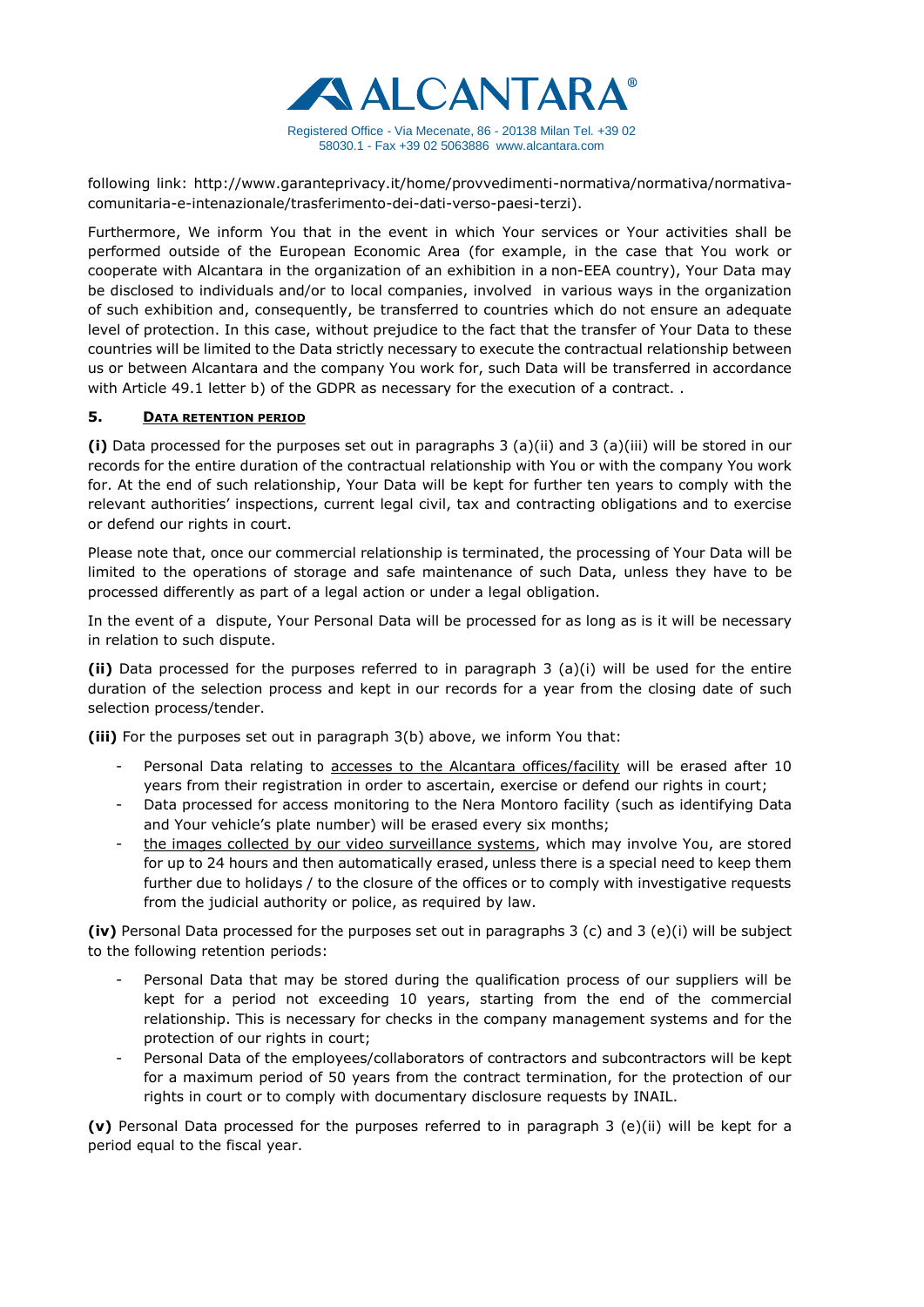

(vi) Data processed for the purposes set out in  $point 3$  (d), and  $3$  (e)(iii) will be kept for a maximum of ten years, provided that, if there is dispute, the Personal Data will be processed for as long as is necessary.

After the storage periods indicated above, Personal Data will be erased.

# **6. MANDATORY OR OPTIONAL NATURE OF DATA PROVISION - CONSEQUENCES OF ANY REFUSAL**

The provision of Data for all the purposes referred to in paragraph 3 (except for the purposes set out in paragraphs 3 (b) and 3 (e)(ii)) is a necessary requirement for the completion and execution of our commercial relationship; therefore, in case of Your refusal, we cannot enter into such relationship or perform it.

The provision of Your Data for the purposes referred to in paragraphs 3 (b) and 3 (e)(ii) is optional and, failing that, you cannot access to our offices/facility or use our canteen service.

# **7. DATA SUBJECT RIGHTS**

Pursuant to Articles 13, paragraph 2, letters b), c) and d), 15, 16, 17, 18, 19, 20 and 21 of the GDPR, we inform You that:

- a) You have the right to request **access** to your Personal Data together with information on the processing purpose, category of data processed, subjects or categories of subjects to whom it has been or will be communicated (with indication if these subjects are located in thirdparty countries or international organisations), whenever possible the storage period and/or the criteria used to determine such a period, the existence of Your rights to correct and/or delete personal data, limit and oppose the processing. You have the right to lodge a complaint with a supervisory authority, to know the origin of the Data, the existence of any automated decision-making and its logic If You exercise this right You will receive an electronic copy of Your data that are being processed unless You provide us with other instructions.
- b) You also have the right to obtain:
	- i. the **correction** of Your data, if they are incorrect or incomplete;
	- ii. the **erasure** of Your data, given one of the conditions set out in Article 17 of the GDPR (for example: Your data are no longer necessary for the purposes they were collected, You decide to withdraw your consent to the processing - if this represents the legal basis - and there is no other legal basis for the processing, You object the processing and there is no other Data Controller's prevailing legitimate interests, Your data are unlawfully processed);
	- iii. the **restriction** of the processing of Your Data 1) for the time necessary for Alcantara to ascertain the accuracy of Your Data (if You objected), or 2) if the processing is unlawful and You request the restriction of related processing instead of the erasure of Your Data, or 3) when Alcantara no longer needs Your Data but they are necessary for You to ascertain, exercise or defend a right in court, or, finally, 4) for the time necessary to assess the possible prevalence of the Data Controller's legitimate reasons with respect to Yours, if you have objected to the processing of Your Data pursuant to point c) below;
	- iv. Your Data in a structured, commonly used and readable by an automatic device, also in order to send the Data to another data controller if the processing is based on consent or on a contract and is carried out by automated means (so-called **data portability** right). If You are interested, you can ask Alcantara to send Your Data directly to the other data controller, if this will be technically feasible.
- c) You have the right to **object** to the processing of Your Data, if such processing is carried out out pursuant to Article 6.1 letter e) (i.e. to fulfil a legal obligation to which the Data Controller is subject) or letter f) (i.e. to pursue a legitimate interest of the Data Controller) of the GDPR, unless there are legitimate reasons for the Data Controller to proceed with the processing, pursuant to Article 21 of the GDPR.